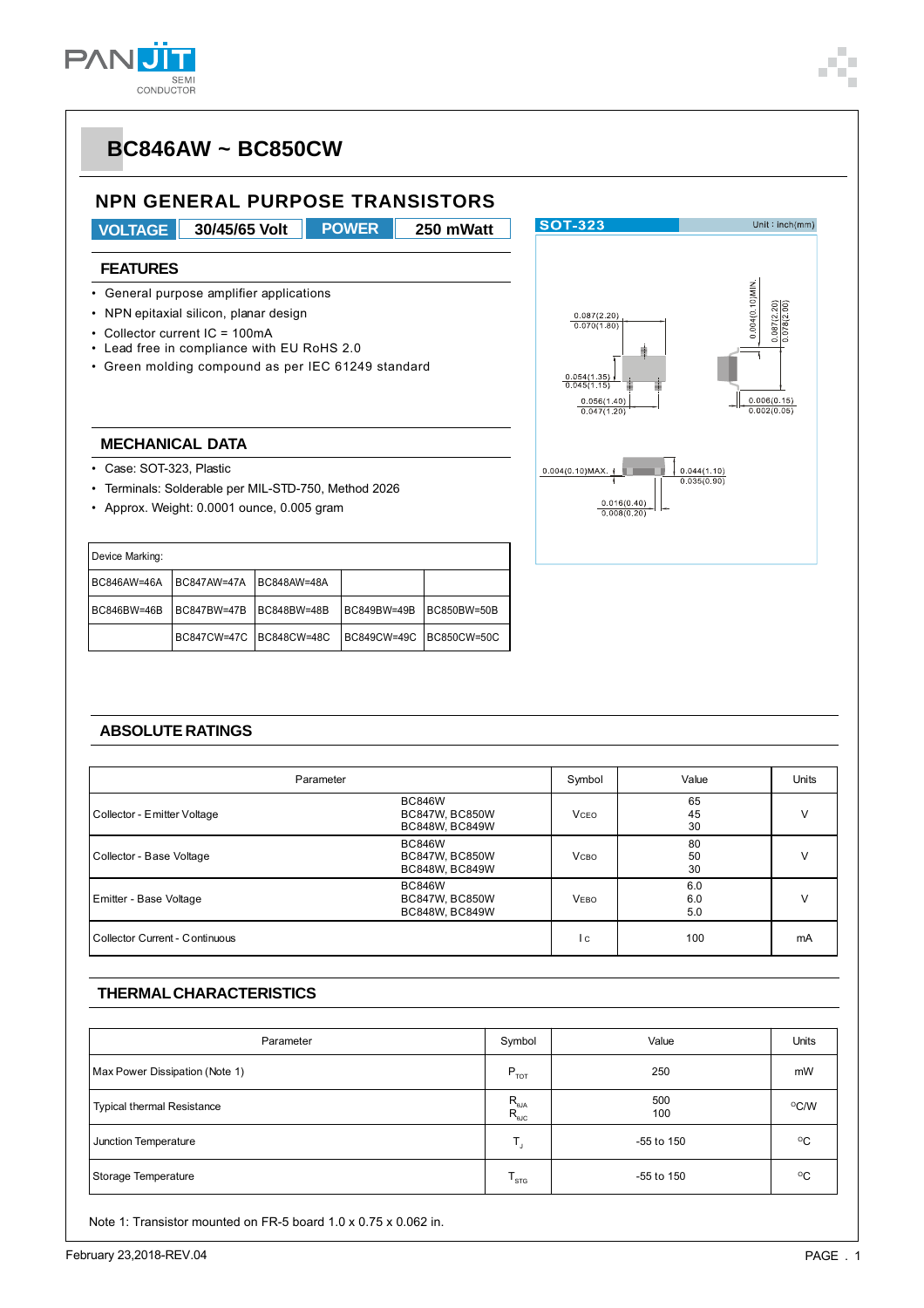

#### **ELECTRICAL CHARACTERISTICS**

| PARAMETER                                                                                                   |                                                                               | Symbol                       | <b>Test Condition</b>                                       | MIN.              | TYP.                     | MAX.              | Units    |
|-------------------------------------------------------------------------------------------------------------|-------------------------------------------------------------------------------|------------------------------|-------------------------------------------------------------|-------------------|--------------------------|-------------------|----------|
| BC846AW.BW<br>Collector - Emitter Breakdown Voltage<br>BC847AW/BW/CW,BC850BW/CW<br>BC848AW/BW/CW,BC849BW/CW |                                                                               |                              | $V(BR)$ CEO IC=10mA, IB=0                                   | 65<br>45<br>30    | ÷,                       |                   | $\vee$   |
| Collector - Base Breakdown Voltage                                                                          | BC846AW.BW<br>BC847AW/BW/CW.BC850BW/CW<br>BC848AW/BW/CW,BC849BW/CW            |                              | $V(BR)CBO$ IC=10µA, IE=0                                    | 80<br>50<br>30    | ÷                        |                   | $\vee$   |
| BC846AW,BW<br>Emitter - Base Breakdown Voltage<br>BC847AW/BW/CW,BC850BW/CW<br>BC848AW/BW/CW,BC849BW/CW      |                                                                               |                              | $V(BR)EBO$ IE=1µA, IC=0                                     | 6<br>6<br>5       |                          |                   | $\vee$   |
| Emitter-Base Cutoff Current                                                                                 |                                                                               | <b>IFBO</b>                  | $VEB=5$                                                     | ٠                 | $\overline{\phantom{a}}$ | 100               | nA       |
| Collector-Base Cutoff Current                                                                               |                                                                               | <b>ICBO</b>                  | $VCB = 30V$ . $IE = 0$<br>$VCB = 30V$ , $IE = 0, T = 150°C$ | $\overline{a}$    |                          | 15<br>5           | nA<br>μA |
| <b>DC</b> Current Gain                                                                                      | BC846~BC848 Suffix "AW"<br>BC846~BC850 Suffix "BW"<br>BC847~BC850 Suffix "CW" | $h_{\varepsilon\varepsilon}$ | $IC = 10uA$ , $VCE = 5V$                                    | $\sim$            | 90<br>150<br>270         |                   |          |
| <b>DC Current Gain</b>                                                                                      | BC846~BC848 Suffix "AW"<br>BC846~BC850 Suffix "BW"<br>BC847~BC850 Suffix "CW" | $h_{FF}$                     | $IC = 2mA$ , $VCE = 5V$                                     | 110<br>200<br>420 | 180<br>290<br>520        | 220<br>450<br>800 |          |
| Collector - Emitter Saturation Voltage                                                                      |                                                                               | VCE(SAT)                     | $IC = 10mA$ . $IB = 0.5mA$<br>$IC = 100mA$ , $IB = 5.0mA$   | $\overline{a}$    | $\overline{\phantom{a}}$ | 0.25<br>0.6       | $\vee$   |
| Base - Emitter Saturation Voltage                                                                           |                                                                               | VBE(SAT)                     | $IC = 10mA$ . $IB = 0.5mA$<br>$IC = 100mA$ , $IB = 5mA$     | ÷                 | 0.7<br>0.9               |                   | V        |
| Base - Emitter Voltage                                                                                      |                                                                               | VBE(ON)                      | $IC = 2mA$ , $VCE = 5V$<br>$IC = 10mA$ , $VCE = 5V$         | 0.58<br>÷.        | 0.66<br>$\overline{a}$   | 0.7<br>0.77       | $\vee$   |
| Collector - Base Capacitance                                                                                |                                                                               | Ссво                         | $VCB=10V$ , $IE=0$ , $f=1MHz$                               | $\blacksquare$    | $\overline{a}$           | 4.5               | pF       |



**Fig.34**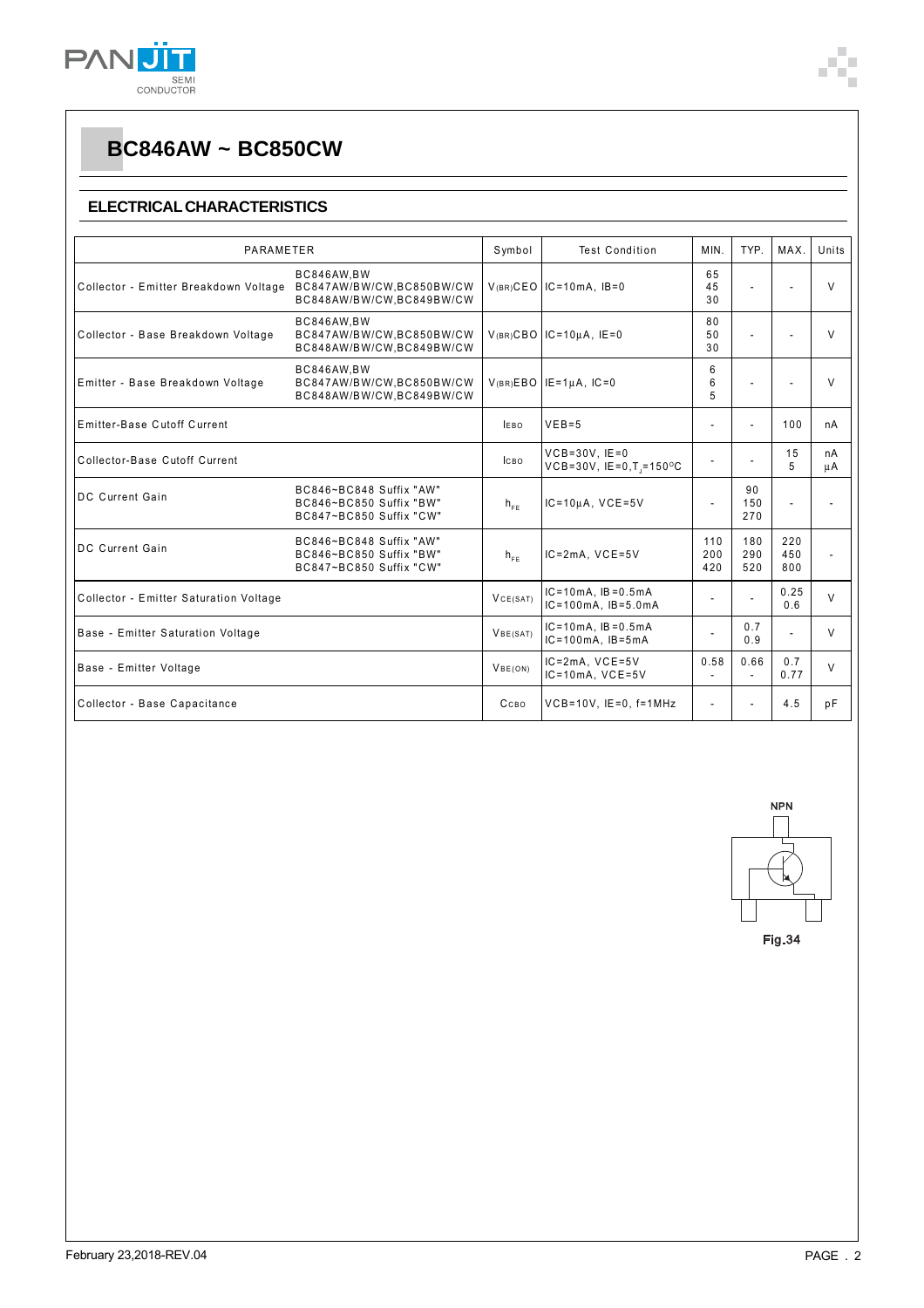



100

1000

1000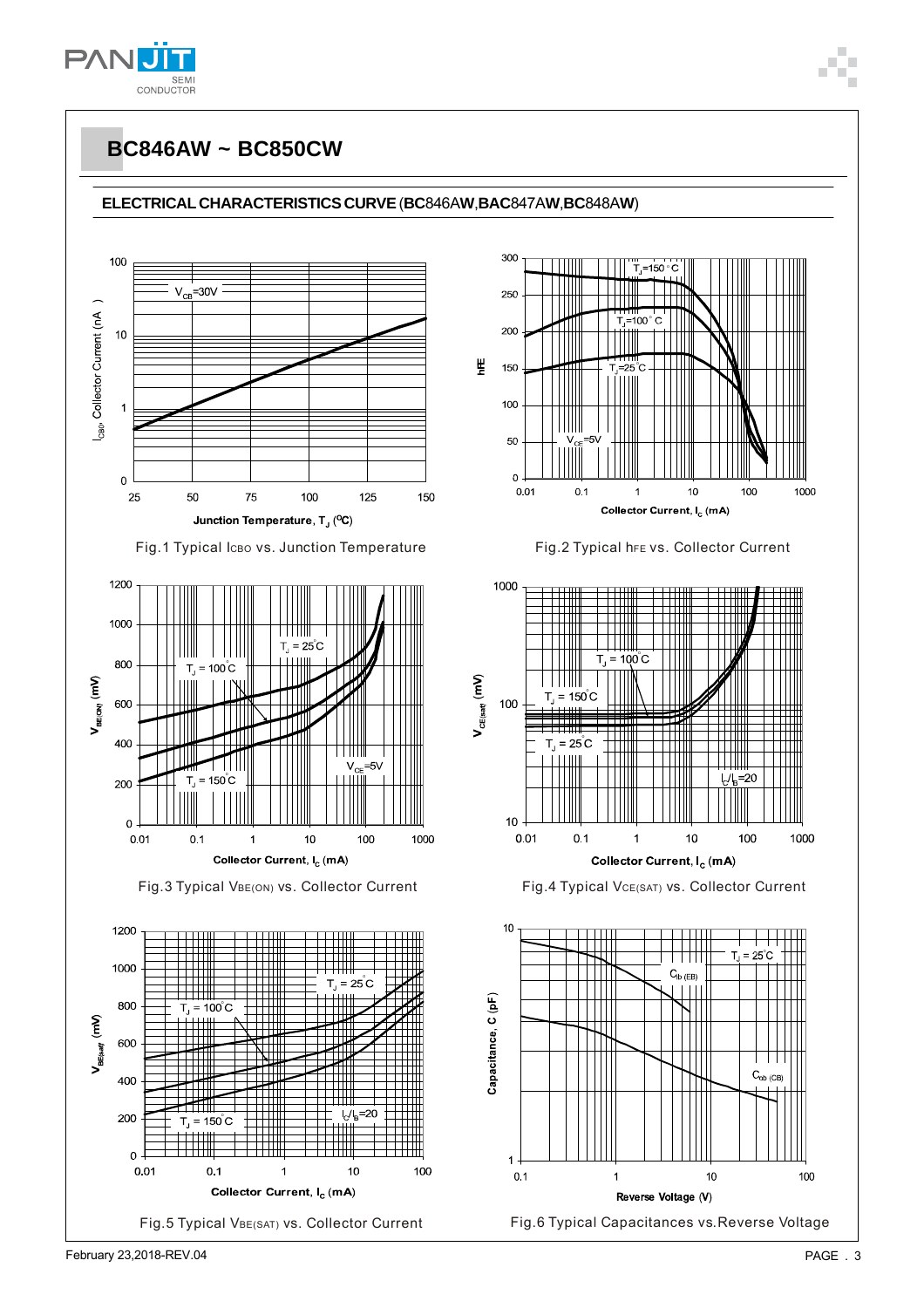

















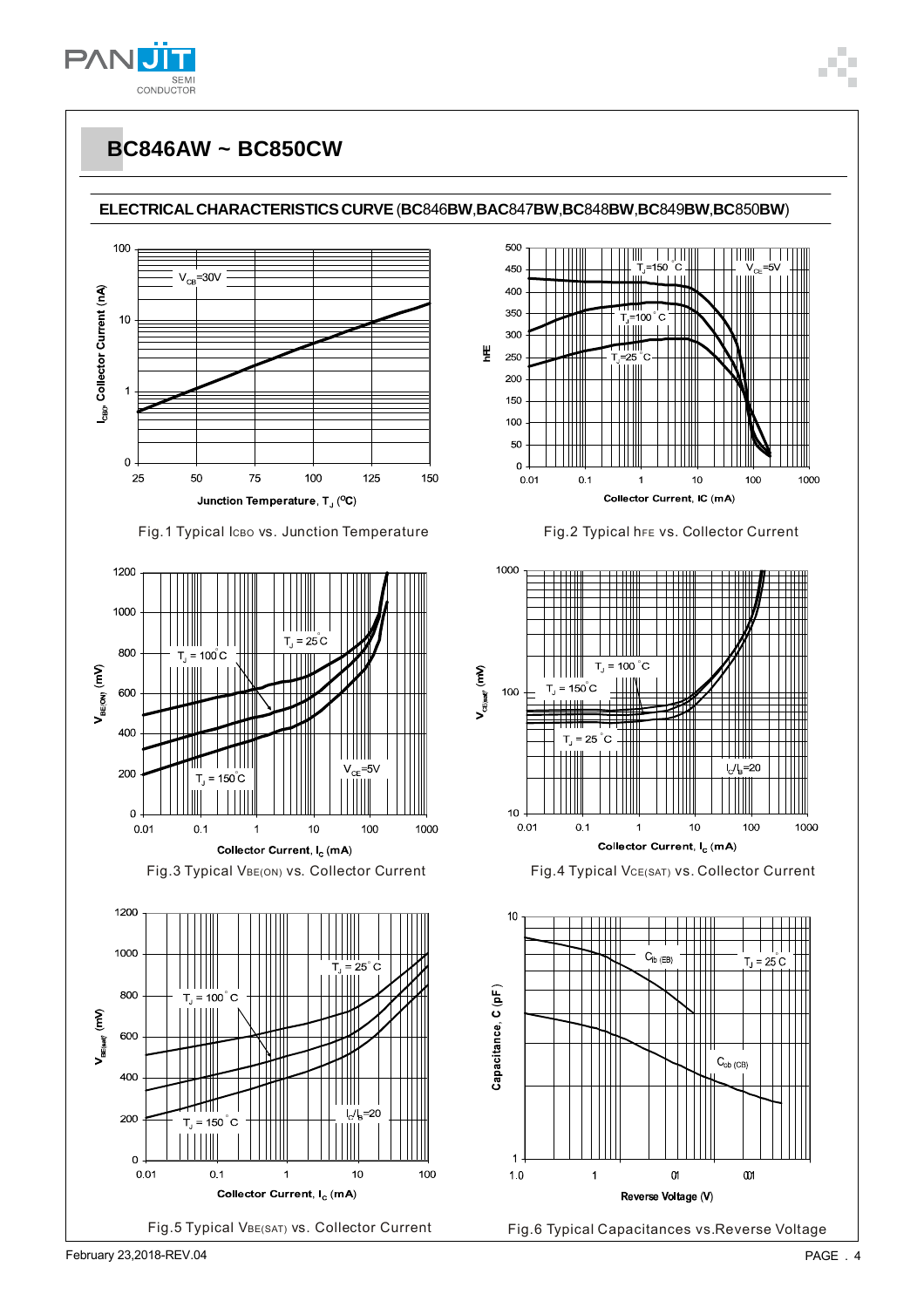

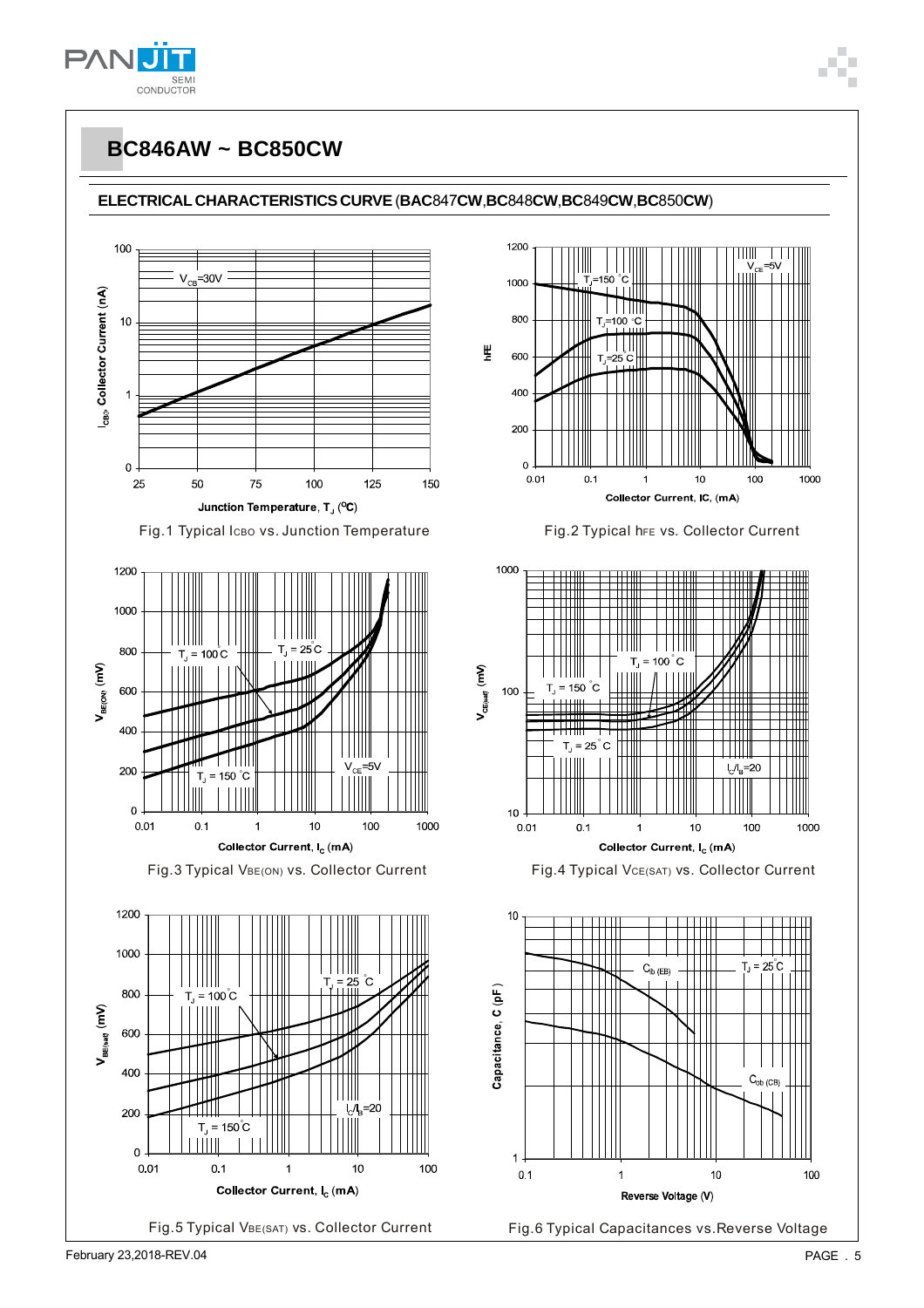

#### **MOUNTING PAD LAYOUT**



#### **ORDER INFORMATION**

• Packing information

T/R - 12K per 13" plastic Reel

T/R - 3K per 7" plastic Reel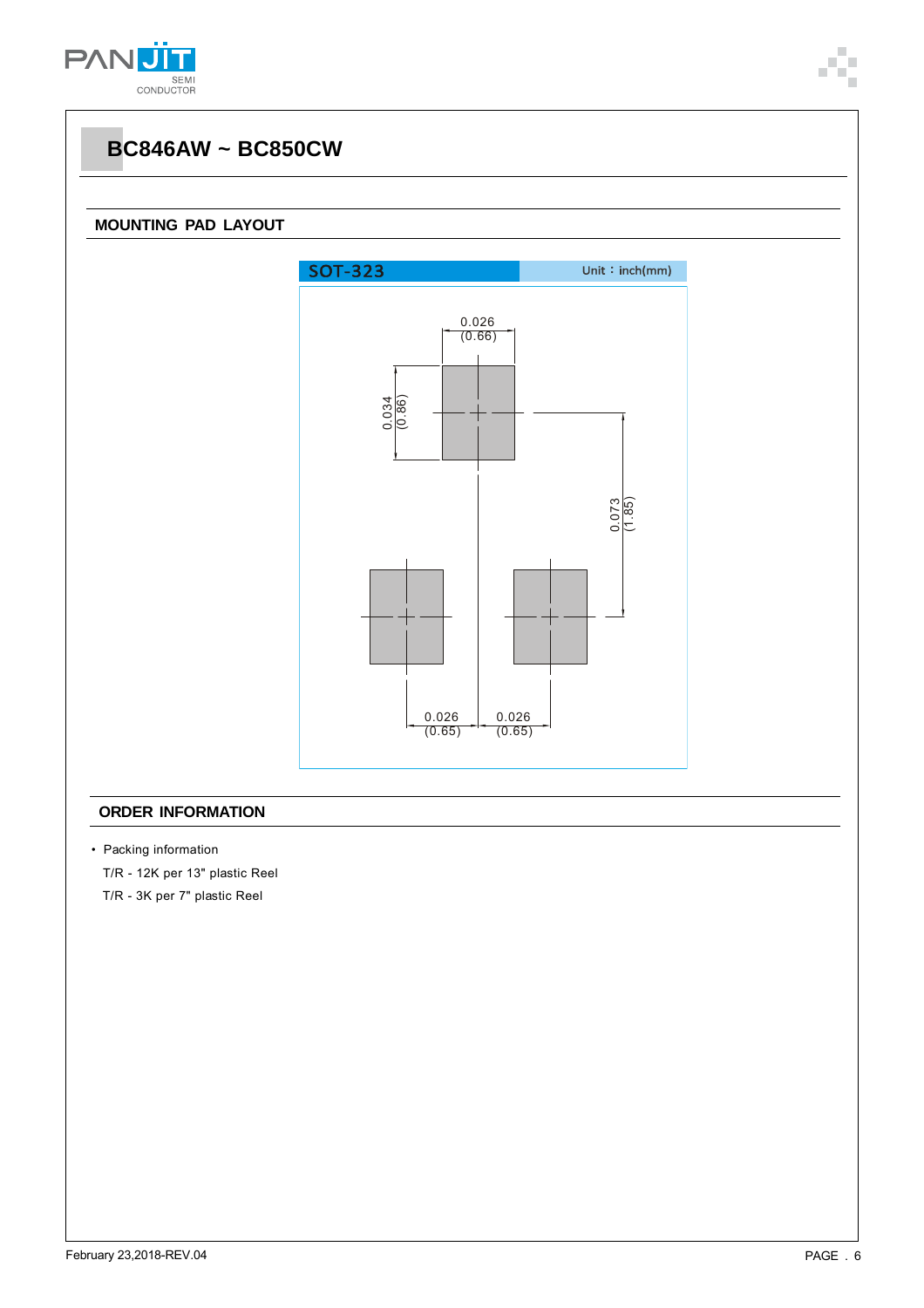

| <b>BC846AW ~ BC850CW</b>                                                    |                      |                                                                                                                      |                |                                                      |              |               |
|-----------------------------------------------------------------------------|----------------------|----------------------------------------------------------------------------------------------------------------------|----------------|------------------------------------------------------|--------------|---------------|
| <b>Part No_packing code_Version</b><br>BC846AW_R1_00001<br>BC846AW_R2_00001 |                      |                                                                                                                      |                |                                                      |              |               |
| For example :<br>RB500V-40_R2_00001<br>Part No.                             |                      | <b>Serial number</b><br><b>Version code means HF</b><br>Packing size code means 13"<br><b>Packing type means T/R</b> |                |                                                      |              |               |
|                                                                             |                      | <b>Packing Code XX</b>                                                                                               |                | <b>Version Code XXXXX</b>                            |              |               |
| <b>Packing type</b>                                                         | 1 <sup>st</sup> Code | <b>Packing size code</b>                                                                                             |                | 2 <sup>nd</sup> Code HF or RoHS 1 <sup>st</sup> Code |              | 2nd~5th Code  |
| <b>Tape and Ammunition Box</b><br>(T/B)                                     | A                    | N/A                                                                                                                  | 0              | HF.                                                  | $\bf{0}$     | serial number |
| <b>Tape and Reel</b><br>(T/R)                                               | $\mathsf{R}$         | 7"                                                                                                                   | 1              | <b>RoHS</b>                                          | $\mathbf{1}$ | serial number |
| <b>Bulk Packing</b><br>(B/P)                                                | B                    | 13"                                                                                                                  | $\overline{2}$ |                                                      |              |               |
| <b>Tube Packing</b><br>(T/P)                                                | $\mathsf T$          | 26mm                                                                                                                 | X              |                                                      |              |               |
| <b>Tape and Reel (Right Oriented)</b><br>(TRR)                              | ${\bf S}$            | 52mm                                                                                                                 | Y              |                                                      |              |               |
| <b>Tape and Reel (Left Oriented)</b><br>(TRL)                               | L                    | <b>PANASERT T/B CATHODE UP</b><br>(PBCU)                                                                             | U              |                                                      |              |               |
| <b>FORMING</b>                                                              | F                    | PANASERT T/B CATHODE DOWN<br>ADOM                                                                                    | D              |                                                      |              |               |

**(PBCD) <sup>D</sup>**